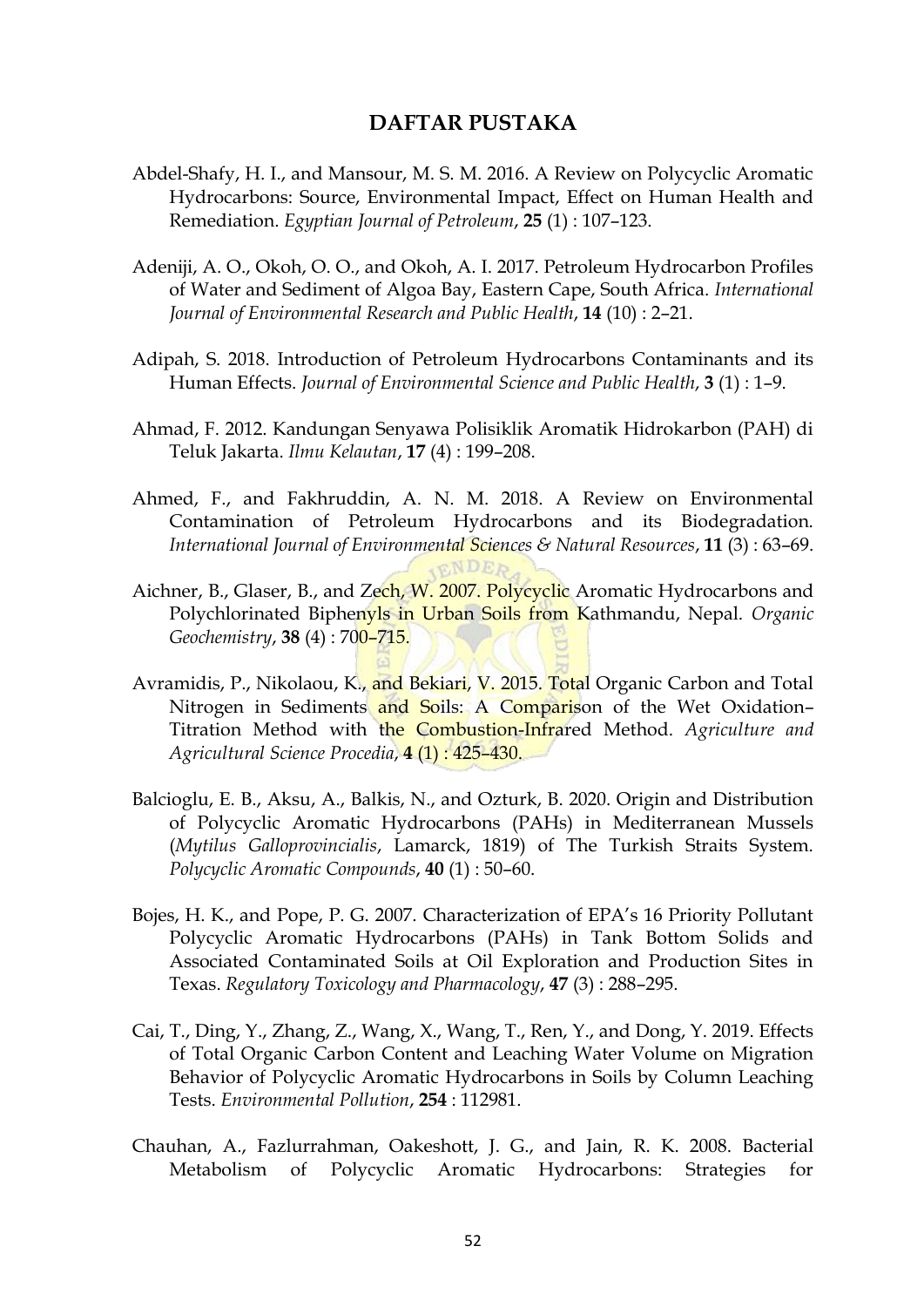Bioremediation. *Indian Journal of Microbiology*, **48** (1) : 95–113.

- Chen, J., Di, Z., Shi, J., Shu, Y., Wan, Z., and Song, L. 2020. Marine Oil Spill Pollution Causes and Governance : A Case Study of Sanchi Tanker Collision and Explosion. *Journal of Cleaner Production*, **273** : 122978.
- Cherr, G. N., Fairbairn, E., and Whitehead, A. 2017. Impacts of Petroleum-Derived Pollutants on Fish Development. *Annual Review of Animal Biosciences*, **5 :** 185– 203.
- Deng, W., Li, X. G., Li, S. Y., Ma, Y. Y., and Zhang, D. H. 2013. Source apportionment of Polycyclic Aromatic Hydrocarbons In Surface Sediment Of Mud Areas In The East China Sea Using Diagnostic Ratios and Factor Analysis. *Marine Pollution Bulletin*, **70** (1) : 266–273.
- Dewi, R., Zainuri, M., Anggoro, S., dan Winanto, T. 2016. Analisis Perubahan Tata Guna Lahan Kawasan Segara Anakan Selama Periode Waktu (1978-2016) Menggunakan Satelit Landsat Multitemporal. *Omni-Akuatika*, **12** (3) : 144–150.
- Dominguez, C., Sarkar, S. K., Bhattacharya, A., Chatterjee, M., Bhattacharya, B. D., Jover, E., Albaigés, J., Bayona, J. M., Alam, M. A., and Satpathy, K. K. 2010. Quantification and Source Identification Of Polycyclic Aromatic Hydrocarbons In Core Sediments from Sundarban Mangrove Wetland, India. *Archives of Environmental Contamination and Toxicology*, **59** (1) : 49–61.
- Dong, T. T. T., and Lee, B. K. 2009. Characteristics, Toxicity, and Source Apportionment of Polycylic Aromatic Hydrocarbons (PAHs) in Road Dust of Ulsan, Korea. *Chemosphere*, **74** (9) : 1245–1253.
- Dsikowitzky, L., Nordhaus, I., Jennerjahn, T. C., Khrycheva, P., Sivatharshan, Y., Yuwono, E., and Schwarzbauer, J. 2011. Anthropogenic Organic Contaminants In Water, Sediments and Benthic Organisms Of The Mangrove-Fringed Segara Anakan Lagoon, Java, Indonesia. *Marine Pollution Bulletin*, **62** (4) : 851–862.
- Dwi, F., Suryono, C. A., dan Setyati, W. A. Setyati. 2019. Korelasi Total Kandungan Hidrokarbon pada Air dan Sedimen di Perairan Sungai Donan, Segara Anakan Kabupaten Cilacap, Jawa Tengah. *Journal of Marine Research*, **8** (4) : 361–366.
- Edi, E. 2017. Karakterisasi Asal-Usul dan Tingkat Kematangan Biomarka Minyak Mentah Tarakan-Kalimantan Utara. *Jurnal Sains Dan Teknologi*, **9** *(*2) : 16–26.
- Edward. 2012. Senyawa Polisiklik Aromatik Hidrokarbon ( PAH ) dalam Air Laut di Teluk Jakarta Polycyclic Aromatic Hydrocarbons Compounds ( PAH ) in Seawater of Jakarta Bay. *Depik*, **3** (3) : 207–215.

Edward. 2015. Kandungan dan Sumber Asal Senyawa Polisiklik Aromatik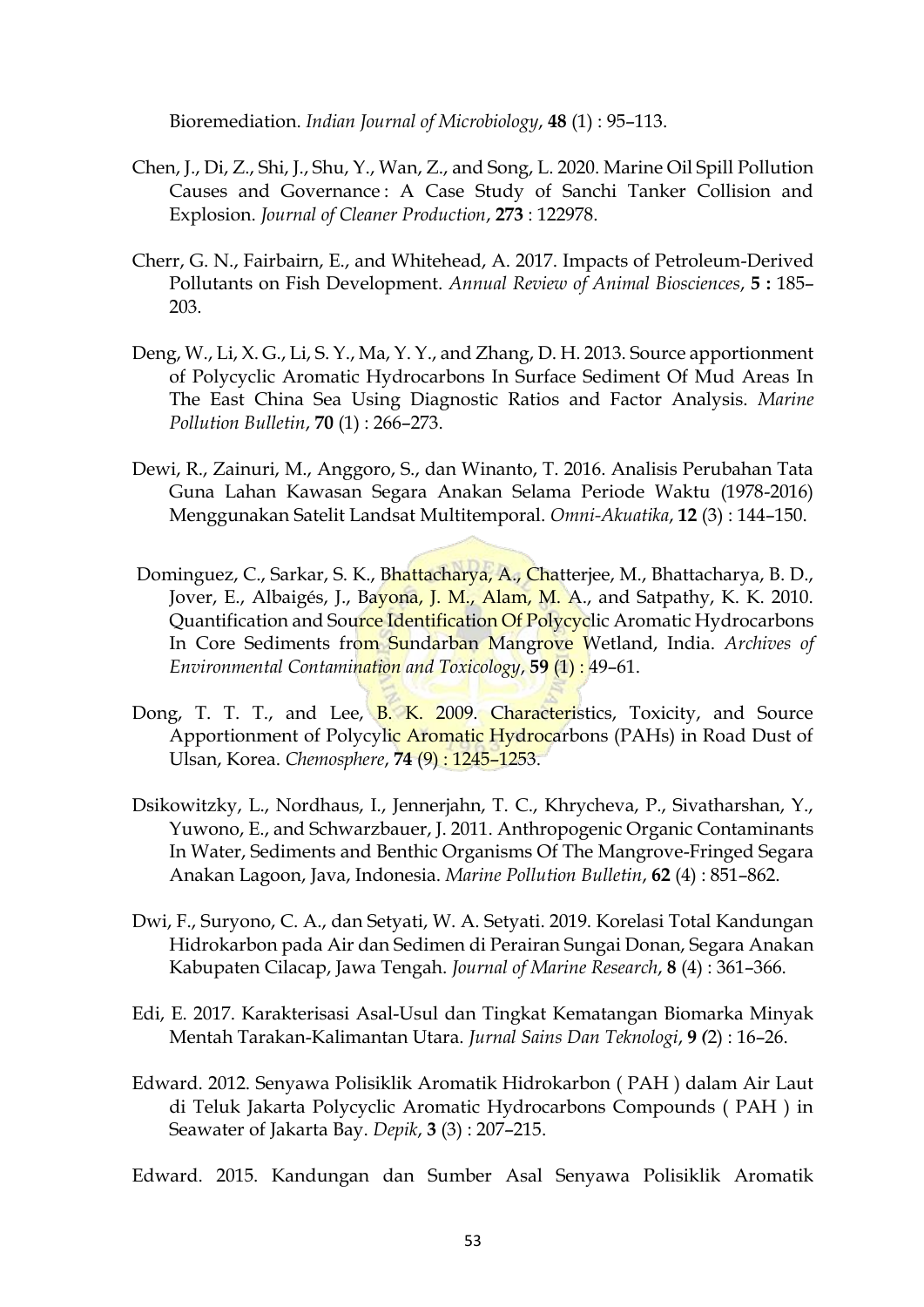Hidrokarbon (PAH) dalam Sedimen di Perairan Pakis Jaya, Kabupaten Karawang. *Jurnal Akuatika Indonesia*, **6** (2) : 95–106.

- Edward. 2017. Pengamatan Awal Konsentrasi Senyawa Polisiklik Aromatik Hidrokarbon (PAH) dalam Sedimen di Perairan Delta Mahakam, Kalimantan Timur. *Jurnal Ilmu dan Teknologi Kelautan Tropis*, **9** (2) : 453–464.
- Edward, E. 2018. Kontaminasi Senyawa Polisiklik Aromatik Hidrokarbon (PAH) dalam Sedimen Di DAS Gending, Probolinggo. *DEPIK Jurnal Ilmu-Ilmu Perairan, Pesisir dan Perikanan*, **7** (2) : 139–150.
- Edward, E. 2018. Pengamatan Kadar Senyawa Polisiklik Aromatik Hidrokarbon (PAH): (Benzo [a] Pyren, Benzo [a] Antrasen, Benzo [b] Fluoranten, Di-Benzo [a,h] Antrasen, dan Benzo [g,h,i] Perylen) dalam Air Laut di Teluk Jakarta. *Jurnal Kelautan: Indonesian Journal of Marine Science and Technology*, **10** (2) : 113.
- Edward, E. 2019. Kandungan Senyawa Polisiklik Aromatik Hidrokarbon dalam Air Laut dan Sedimen di Teluk Lampung. *Depik*, **8** (1) : 52–66.
- Edward, E., Falahuddin, D., Munawir, K., Yogaswara, D., Wulandari, I., dan Pasilette, R. R. 2020. Pengamatan Awal Kadar Senyawa Polisiklik Aromatik Hidrokarbon (PAH) dalam Sedimen di Daerah Aliran Sungai Bayeman, Probolinggo. *Jurnal Pro-Life*, **7** (2) : 109–119.
- Eviati dan Sulaeman. 2009. *Analisis Kimia Tanah, Tanaman, Air, dan Pupuk Edisi 2*. Balai Penelitian Tanah, Bogor. 234 hal.
- Feng, J., Hu, P., Su, X., Li, Q., Sun, J., and Li, Y. F. 2018. Impact of Suspended Sediment on the Behavior of Polycyclic Aromatic Hydrocarbons in the Yellow River: Spatial Distribution, Transport and Fate. *Applied Geochemistry*, **98** : 278– 285.
- Gan, S., Lau, E. V., and Ng, H. K. 2009. Remediation of Soils Contaminated with Polycyclic Aromatic Hydrocarbons (PAHs). *Journal of Hazardous Materials*, **172**   $(2) : 532 - 549.$
- Gu, Y. G., Lin, Q., Lu, T. T., Ke, C. L., Sun, R. X., and Du, F. Y. 2013. Levels, Composition Profiles and Sources of Polycyclic Aromatic Hydrocarbons in Surface Sediments from Nan'ao Island, A Representative Mariculture Base in South China. *Marine Pollution Bulletin*, **75** (1) : 310–316.
- Habibi, N. A., Fathia, S., dan Utami, C. T. 2019. Perubahan Karakteristik Bahan Pangan pada Keripik Buah dengan Metode *Freeze Drying* (Review). *Jurnal Sains Terapan*, **5** (2) : 65–76.

Hamilton, H., Achyani, R., Prartono, T., dan Riani, E. 2015. Hidrokarbon Aromatik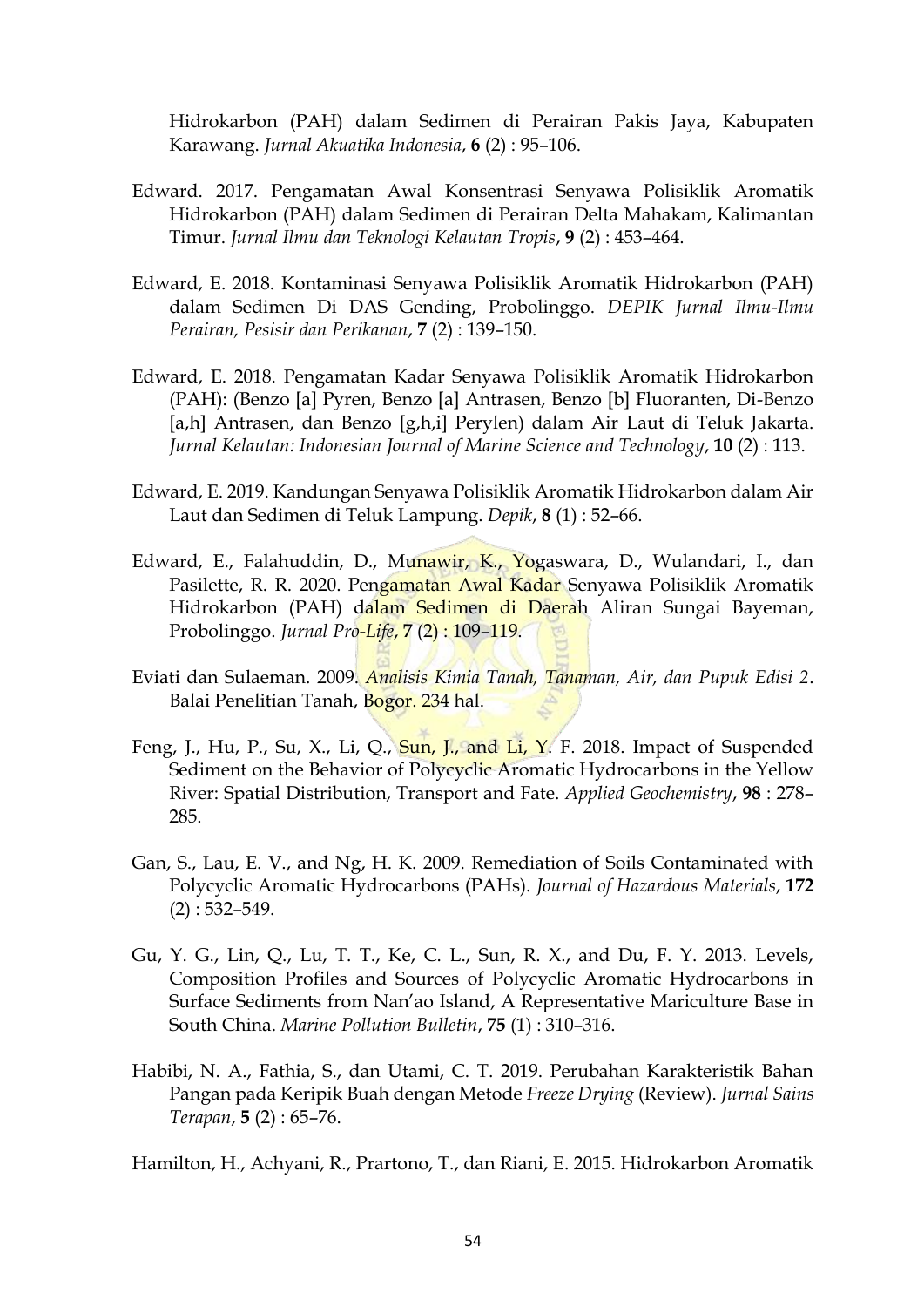Polisiklik dalam Air dan Sedimen Laut serta Akumulasinya pada Ikan Nomei ,*Harpadon nehereus* (Hamilton, 1822) Perairan Tarakan. *Jurnal Iktiologi Indonesia*, **15** (3) : 267–282.

- Han, B., Zheng, L., and Lin, F. 2019. Risk Assessment and Source Apportionment of PAHs in Surface Sediments from Caofeidian Long Island, China. *Marine Pollution Bulletin*, **145** : 42–46.
- Han, B., Cui, D., Liu, A., Li, Q., and Zheng, L. 2021. Distribution, Sources, and Risk Assessment of Polycyclic Aromatic Hydrocarbons (PAHs) in Surface Sediments from Daya Bay, South China. *Environmental Science and Pollution Research*, **162** : 1–5.
- Handrianto, P. 2018. Mikroorganisme Pendegradasi TPH (Total Petroleum Hydrocarbon) Sebagai Agen Bioremediasi Tanah Tercemar Minyak Bumi (Review Article). *Jurnal Sains Health*, **2** (2) : 35–42.
- Harisam, T., Sugiyono, Pribadi, R., Sari Siregar, A., Marnani, S., Wisudyanti Budi Hastuti, D., and Arie Prayogo, N. 2018. Acute Effects of Crude Oilfor Three Common Mangrove Seedling in Segara Anakan Nature Reserve (SANR) Cilacap, Indonesia. *E3S Web of Conferences*, **47** : 1–9.
- Haritash, A. K., and Kaushik, C. P. 2009. Biodegradation Aspects of Polycyclic Aromatic Hydrocarbons (PAHs): A Review. *Journal of Hazardous Materials*, **169**  $(1) : 1-15.$
- Hasan, N. Y. 2020. Senyawa Toksik Pencemar Udara : *Polycyclic Aromatic Hydrocarbons* (PAHs). *Jurnal Reka Lingkungan*, **8** (2) : 67–77.
- Herawati, V. E., Hartoko, A., and Suminto, S. 2012. The Suitability of Segara Anakan Waters, Cilacap, Central Java as Cultivation Area of Polymesoda Erosa based on Primary Productivity using Satellite Image. *Bonorowo Wetlands*, **2** (2) : 41–51.
- Hidayati, N. V., Siregar, A. S., Sari, L. K., Putra, G. L., Hartono, Nugraha, I. P., dan Syakti, A. D. 2014. Pendugaan Tingkat Kontaminasi Logam Berat Pb , Cd dan Cr pada Air dan Sedimen di Perairan Segara Anakan Cilacap. *Omni-Akuatika*, **8** (19) : 60–70.
- Hong, W. J., Jia, H., Li, Y. F., Sun, Y., Liu, X., and Wang, L. 2016. Polycyclic Aromatic Hydrocarbons (PAHs) and Alkylated PAHs in the Coastal Seawater, Surface Sediment and Oyster from Dalian, Northeast China. *Ecotoxicology and Environmental Safety*, **128** : 11–20.
- Hu, N., Shi, X., Liu, J., Huang, P., Liu, Y., and Liu, Y. 2010. Concentrations and Possible Sources of PAHs in Sediments from Bohai Bay and Adjacent Shelf. *Environmental Earth Sciences*, **60** (8) : 1771–1782.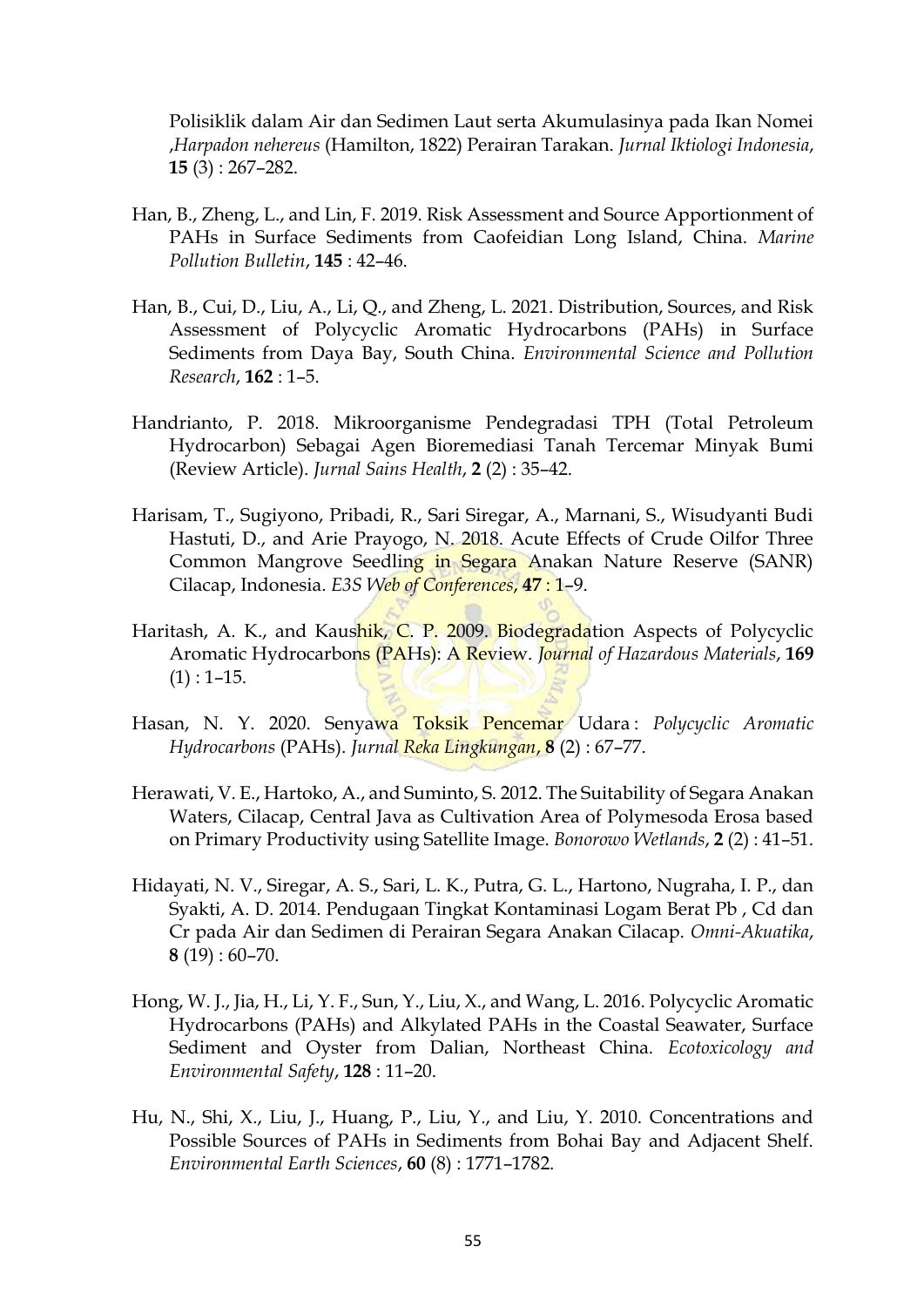- Ikenaka, Y., Sakamoto, M., and Nagata, T. 2013. Effects of Polycyclic Aromatic Hydrocarbons (PAHs) on An Aquatic Ecosystem: Acute Toxicity and Community-Level Toxic Impact Tests of Benzo Pyrene Using Lake. *The Journal of Toxicological Sciences*, **38** (1) : 131–136.
- Ji, G., Zou, L., Guan, W., Yang, T., Qiu, H., and Zhu, L. 2021. Partition, Transportation and Ecological Risks of Polycyclic Aromatic Hydrocarbons (PAHs) under Heavy Anthropogenic Estuary : A Case Study in the Xiaoqing River Estuary , North China. *Regional Studies in Marine Science*, **43** : 101664.
- Jiang, Y. F., Wang, X. T., Wang, F., Jia, Y., Wu, M. H., Sheng, G. Y., and Fu, J. M. 2009. Levels, Composition Profiles and Sources of Polycyclic Aromatic Hydrocarbons in Urban Soil of Shanghai, China. *Chemosphere*, **75** (8) : 1112 – 1118.
- Kannan, K., Johnson-Restrepo, B., Yohn, S. S., Giesy, J. P., and Long, D. T. 2005. Spatial and Temporal Distribution of Polycyclic Aromatic Hydrocarbons in Sediments from Michigan Inland Lakes. *Environmental Science and Technology*, **39** (13) : 4700–4706. **JENDERA**
- Kanzari, F., Syakti, A. D., Asia, L., Malleret, L., Piram, A., Mille, G., and Doumenq, P. 2014. Distributions and Sources of Persistent Organic Pollutants (Aliphatic Hydrocarbons, PAHs, PCBs and Pesticides) in Surface Sediments of an Industrialized Urban River (Huveaune), France. *Science of the Total Environment*, **478** : 141–151.
- Krott, M., Dharmawan, B., and Michael, B. 2017. Failure of Science-Based Win-Win Solution in Fishery Management: Learnings from Segara Anakan waters, Central Java, Indonesia. *Ocean & Coastal Management Journal*, **141** : 82–89.
- Kurniawan, A., Wirasembada, Y. C., Ningtyas Razaad, I. M., Novriansyah, A., Rafi, M., dan Effendi, A. J. 2018. Hidrokarbon Aromatik Polisiklik pada Lahan Tercemar Limbah Minyak Bumi: Tinjauan Pertumbuhan Mikro-Organisme, Proses Metabolisme dan Biodegradasi. *Jurnal Ilmu Lingkungan*, **16** (1) : 9–24.
- Lawal, A. T. 2017. Polycyclic Aromatic Hydrocarbons. A Review. *Cogent Environmental Science*, **3** (1) : 1–89.
- Li, F., Zeng, X., Yang, J., Zhou, K., Zan, Q., Lei, A., and Tam, N. F. Y. 2014. Contamination of Polycyclic Aromatic Hydrocarbons (PAHs) in Surface Sediments and Plants of Mangrove Swamps In Shenzhen, China. *Marine Pollution Bulletin*, **85** (2) : 590–596.
- Li, H., Chen, J., Wu, W., and Piao, X. 2010. Distribution of Polycyclic Aromatic Hydrocarbons in Different Size Fractions of Soil from a Coke Oven Plant and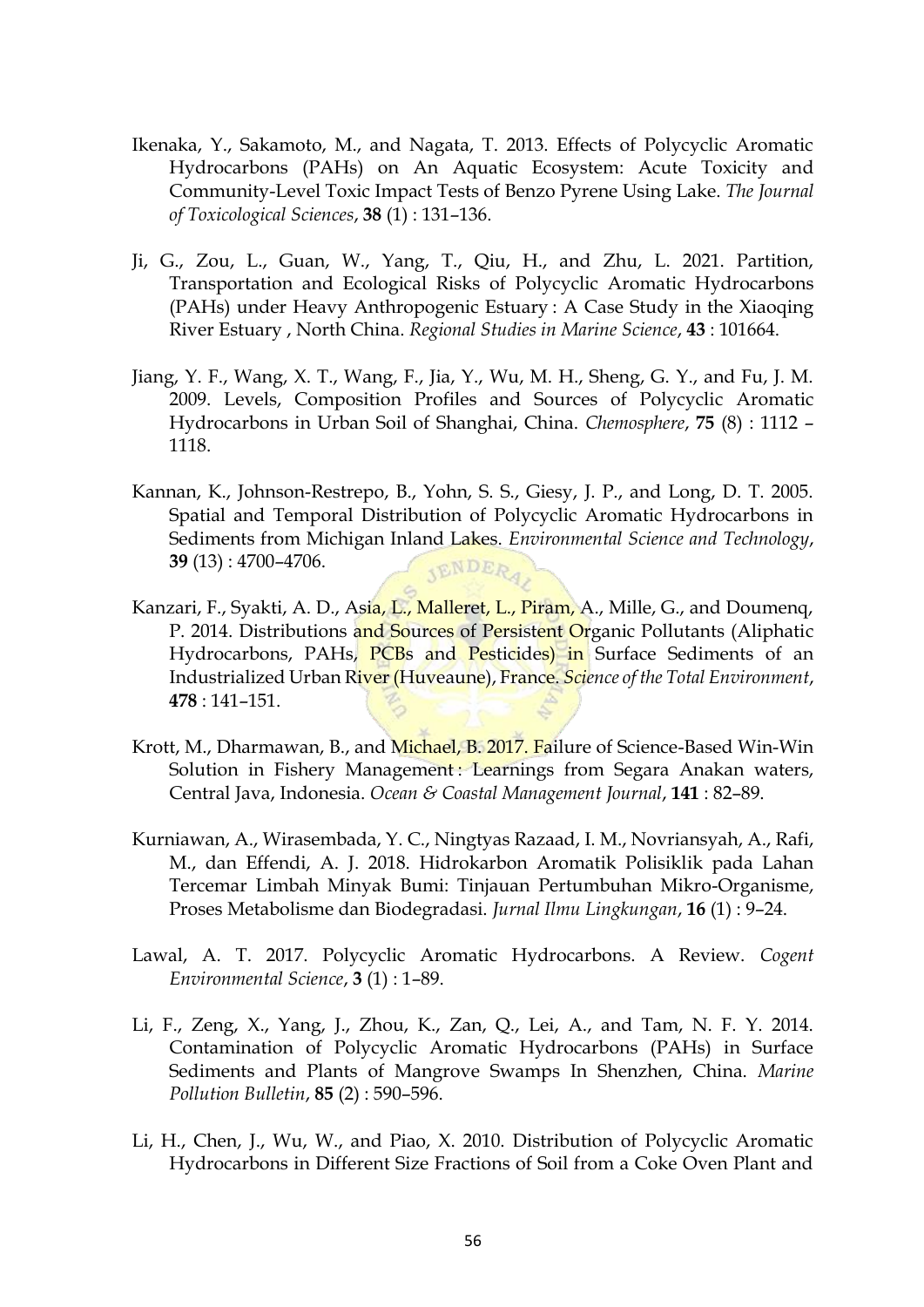its Relationship to Organic Carbon Content. *Journal of Hazardous Materials*, **176**  (1) : 729–734.

- Lin, T., Hu, L., Guo, Z., Zhang, G., and Yang, Z. 2013. Deposition Fluxes and Fate of Polycyclic Aromatic Hydrocarbons in the Yangtze River Estuarine-Inner Shelf in the East China Sea. *Global Biogeochemical Cycles*, **27** (1) : 77–87.
- Liu, F., Liu, J., Chen, Q., Wang, B., and Cao, Z. 2012. Pollution Characteristics, Ecological Risk and Sources of Polycyclic Aromatic Hydrocarbons ( PAHs ) in Surface Sediment from Tuhai-Majia River System, China. *Procedia Environmental Sciences*, **13** : 1301–1314.
- Liu, L. Y., Wang, J. Z., Wei, G. L., Guan, Y. F., and Zeng, E. Y. 2012. Polycyclic Aromatic Hydrocarbons (PAHs) in Continental Shelf Sediment of China: Implications for Anthropogenic Influences on Coastal Marine Environment. *Environmental Pollution*, **167** : 155–162.
- Liu, X., Chen, Z., Xia, C., Wu, J., and Ding, Y. 2020. Characteristics, Distribution, Source and Ecological Risk of Polycyclic Aromatic Hydrocarbons (PAHs) in Sediments along the Yangtze River Estuary Deepwater Channel. *Marine Pollution Bulletin*, **150** (1) : 110765.
- Long, E. R., Macdonald, D. D., Smith, S. L., and Calder, F. D. 1995. Incidence of Adverse Biological Effects within Ranges of Chemical Concentrations in Marine and Estuarine Sediments. *Environmental Management*, **19** (1) : 81–97.
- Lukitaningsih, E., dan Noegrohati, S. 1998. Bioakumulasi PAH di Perairan Cilacap. *Majalah Farmasi Indonesia*, **9** (4) : 186–194.
- Maletic, S. P., Beljin, J. M., Roncevic, S. D., Grgic, M. G., and Dalmacija, B. D. 2019. State of the Art and Future Challenges for Polycyclic Aromatic Hydrocarbons is Sediments: Sources, Fate, Bioavailability and Remediation Techniques. *Journal of Hazardous Materials*, **365** : 467–482.
- Manurung, J. G., Suryoputro, A. A. D., dan Hariadi. 2017. Analisis Pengaruh Pasang Surut terhadap Sebaran Muatan Padatan Tersuspensi di Sekitar Perairan Muara Sungai Wulan, Kabupaten Demak, Jawa Tengah. *Jurnal Oseanografi*, **6**   $(1): 68-78.$
- Mas'ud, A. 2018. Analisis Kemampuan Biodegradasi Hidrokarbon Petroleum oleh Isolat Bakteri Laut dari Kolom Air Pelabuhan Paotere Makassar secara In Vitro. *Jurnal Ilmu Alam dan Lingkungan*, **9** (17) : 22–31.
- Meng Chuan, O., Mei, F. F., and Chuen, Y. J. 2016. Determination of Total Organic Carbon Concentration in Surficial Sediments of Sungai Pinang, Penang, Malaysia. *Malaysian Journal of Analytical Science*, **20** (6) : 1318–1328.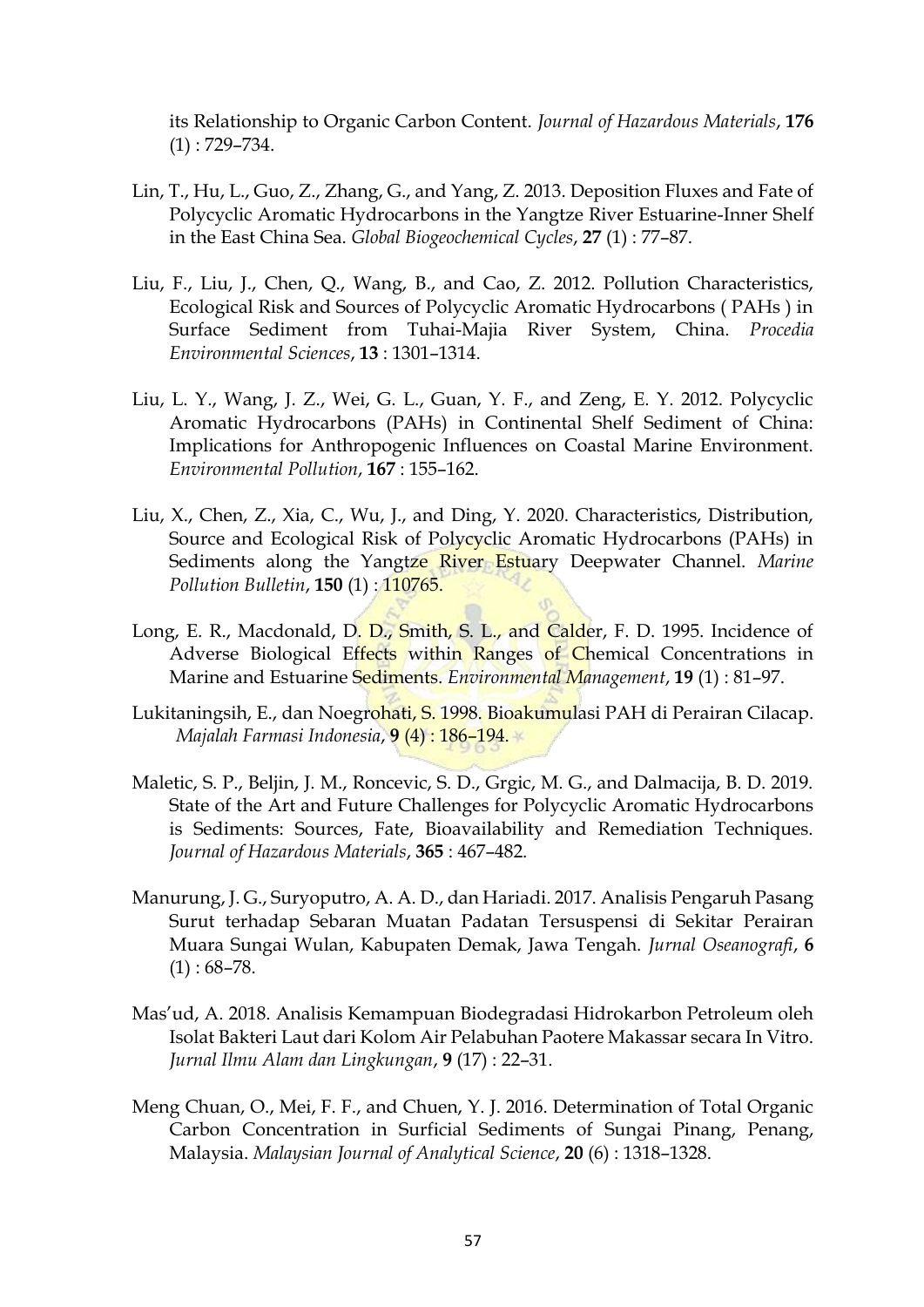- Mille, G., Asia, L., Guiliano, M., Malleret, L., and Doumenq, P. 2007. Hydrocarbons in Coastal Sediments from The Mediterranean Sea (Gulf of Fos Area, France). *Marine Pollution Bulletin*, **54** (5) : 566–575.
- Munawir, K., and Yogaswara, D. 2018. Concentrations of PAHs (Polycyclic Aromatic Hydrocarbons) Pollutant in Sediment of The Banten Bay. *Bulletin of the Marine Geology*, **32** (2) : 61–66.
- Mustaruddin., Simbolon, D., dan Khotib, M. 2016. Pola Dinamis Penurunan Hasil Tangkapan Udang Akibat Pengendapan dan Limbah Industri di Kawasan Segara Anakan (Dynamic Pattern of Degradation of Shrimps Catch as an Effect of Sedimentation and Industrial Waste in Segara Anakan). *Marine Fisheries : Journal of Marine Fisheries Technology and Management*, **7** (2) : 125.
- Nascimento, R. A., de Almeida, M., Escobar, N. C. F., Ferreira, S. L. C., Mortatti, J., and Queiroz, A. F. S. 2017. Sources and Distribution of Polycyclic Aromatic Hydrocarbons (PAHs) and Organic Matter in Surface Sediments of an Estuary under Petroleum Activity Influence, Todos os Santos Bay, Brazil. *Marine Pollution Bulletin*, **119** (2) : 223–230.
- Nasher, E., Heng, L. Y., Zakaria, Z., and Surif, S. 2013. Concentrations and Sources of Polycyclic Aromatic Hydrocarbons in the Seawater around Langkawi Island, Malaysia. *Journal of Chemistry*, **81** : 1–14.
- Nordhaus, I., Toben, M., and Fauziyah, A. 2019. Estuarine , Coastal and Shelf Science Impact of Deforestation on Mangrove Tree Diversity, Biomass and Community Dynamics in The Segara Anakan Lagoon, Java, Indonesia: A ten-Year Perspective. *Estuarine, Coastal and Shelf Science*, **227** : 106300.
- Nugroho, A., Effendi, E., dan Annisa, F. 2007. Pertumbuhan Konsorsium Isolat Bakteri Asal Benakat pada Media Minyak Bumi Bersalinitas Tinggi : Studi Kasus Biodegradasi Minyak Bumi Skala Laboratorium (Growth of Bacteria Isolat Consortium From Benakat on High Salainity Crude Oil Media). *Jurnal Ilmu Dasar*, **8** (2) : 186–192.
- Ossai, I. C., Ahmed, A., Hassan, A., and Hamid, F. S. 2020. Remediation of Soil and Water Contaminated with Petroleum Hydrocarbon: A Review. *Environmental Technology and Innovation*, **17 :** 1–80.
- Piranti, A., Rahayu, D., Ardli, E., Setyaningrum, N., Widyartini, D., and Insan, I. 2020. Water Quality Status of Segara Anakan Cilacap Indonesia for Biota Life. *IOP Conference Series: Earth and Environmental Science*, **593** : 1–11.
- Prakasita, F., Ganjar, I., dan Ria, W. 2018. Review Analisis Teknologi Degradasi Limbah Minyak Bumi untuk Mengurangi Pencemaran Air Laut di Indonesia. *Reka Buana : Jurnal Ilmiah Teknik Sipil dan Teknik Kimia*, **3** (2) : 80.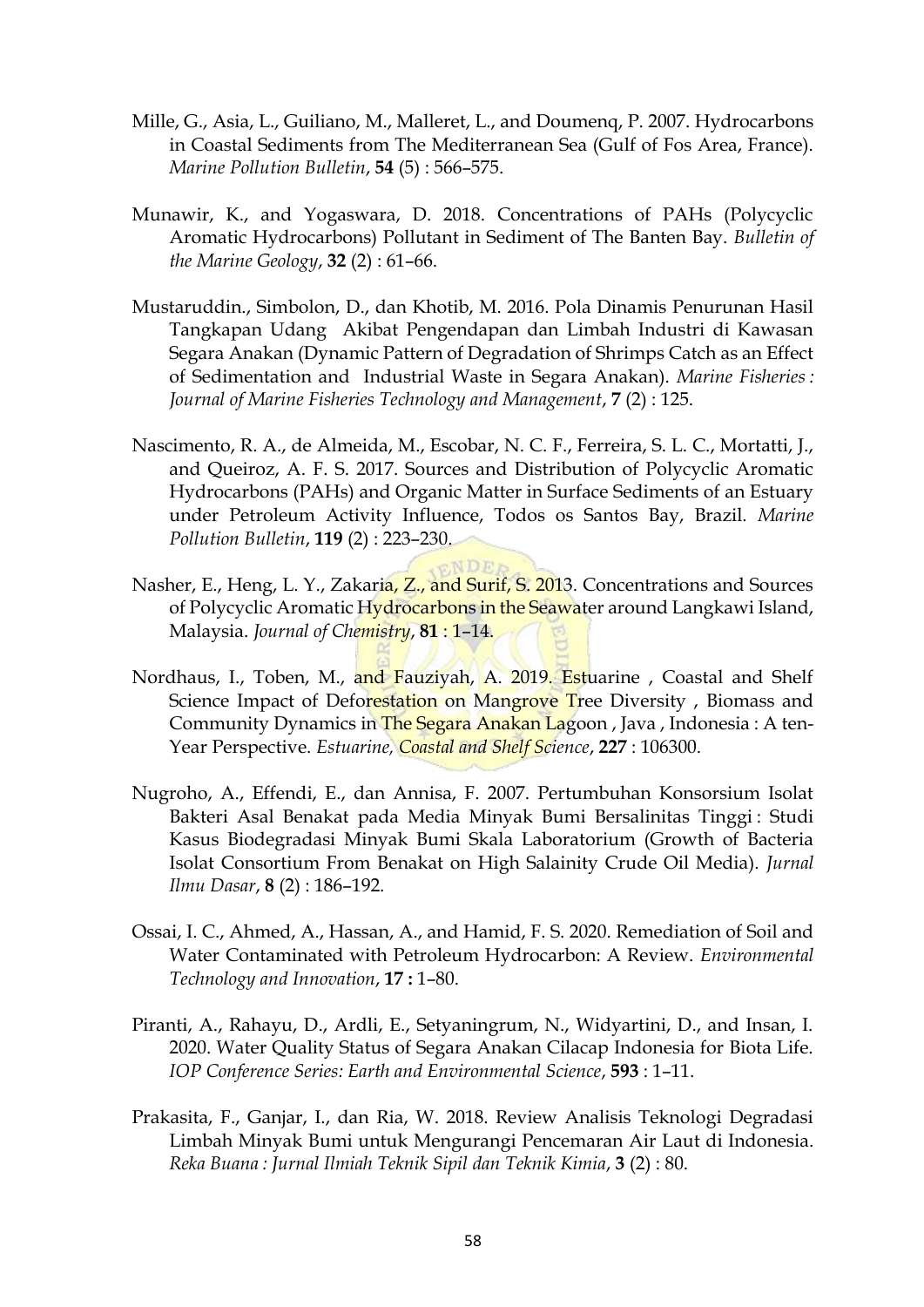- Purwatiningsih, A., dan Masykur. 2012. Eksplorasi dan Eksploitasi Pertambangan Minyak dan Gas Bumi di Laut Natuna Bagian Utara Laut Yuridiksi Nasional untuk Meningkatkan Kesejahteraan Masyarakat di Kepulauan Natuna. *Jurnal Reformasi*, **2** (2) : 59–67.
- Qin, X., Sun, H., Wang, C., Yu, Y., and Sun, T. 2010. Impacts of Crab Bioturbation on the Fate of Polycyclic Aromatic Hydrocarbons in Sediment from the Beitang Estuary of Tianjin, China. *Environmental Toxicology and Chemistry*, **29** (6) : 1248– 1255.
- Rachmawani, D., Yulianda, F., Kusmana, C., Boer, M., dan Parwati, E. 2017. Dampak Hidrokarbon Aromatik terhadap Ekosistem Mangrove di Kawasan Binalatung Kota Tarakan Kalimantan Utara (Impact of Aromatic Hydrocarbon on Mangrove Ecosystem in Binalatung Area Tarakan City North Kalimantan). *Jurnal Manusia dan Lingkungan*, **23** (3) : 295–303.
- Ratnaningsih, D., Wahyudi, H., Hamonangan Panjaitan, E., dan Situmorang, J. 2014. Identifikasi Awal *Polycyclic Aromatic Hydrocarbons* (PAHs) di Serpong-Jakarta. *Jurnal Ecolab*, **8** (1) : 23–31. **JENDERA**
- Ravindra, K., Wauters, E., and Van Grieken, R. 2008. Variation in Particulate PAHs Levels and Their Relation with The Transboundary Movement of The Air Masses. *Science of the Total Environment*, **396** (2) : 100–110.
- Reynaud, S., and Deschaux, P. 2006. The effects of Polycyclic Aromatic Hydrocarbons on The Immune System of Fish: A review. *Aquatic Toxicology*, **77** (2) : 229–238.  $1963$
- Rinawati, Koike, T., Koike, H., Kurumisawa, R., Ito, M., Sakurai, S., Togo, A., Saha, M., Arifin, Z., and Takada, H. 2012. Distribution, Source Identification, and Historical Trends of Organic Micropollutants in Coastal Sediment in Jakarta Bay, Indonesia. *Journal of Hazardous Materials*, **217** : 208–216.
- Rocher, V., Azimi, S., Moilleron, R., and Chebbo, G. 2004. Hydrocarbons and Heavy Metals in The Different Sewer Deposits in The "Le Marais" Catchment (Paris, France): Stocks, Distributions and Origins. *Science of the Total Environment*, **323**   $(1)$ : 107–122.
- Sa'diyah, K., and Juliastuti, S. R. 2015. The Effect of Amount of Natural Zeolit Catalyst in Product of Polypropilene (Pp) Plastic Waste Pyrolysis. *Jurnal Bahan Alam Terbarukan*, **4** (2) : 40–45.
- Sanders, M., Sivertsen, S., and Scott, G. 2002. Origin and Distribution of Polycyclic Aromatic Hydrocarbons in Surficial Sediments from The Savannah River. *Archives of Environmental Contamination and Toxicology*, **43** (4) : 438–448.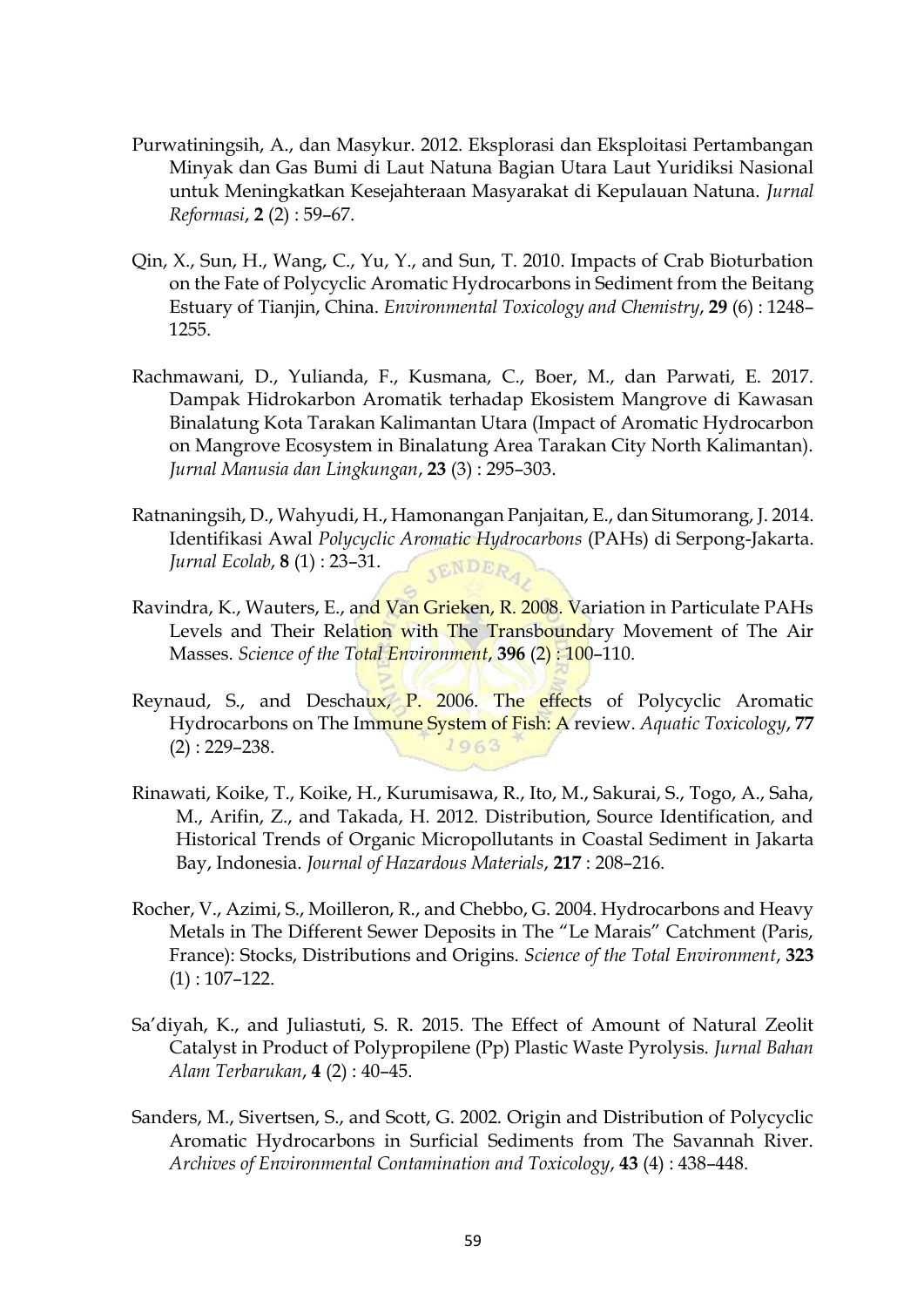- Saputra, O., Ihsan, Y. N., Sari, L. P., dan Mulyani, Y. 2017. Sedimentasi dan Sebaran Makrozoobentos di Kawasan Laguna Segara Anakan Nusakambangan, Cilacap. *Perikanan dan Ilmu Kelautan*, **8** (1) : 26–33.
- Sulastri, E., Haryadi, T., dan Inayah, E. 2019. Tingkat Kesadaran Ekologis Masyarakat Kampung Laut, Kabupaten Cilacap, Jawa Tengah. *Jurnal Kawistara*, **9** (1) : 78–90.
- Syakti, A. D. 2016. Molecular Diagnostic Ratios to Assess the Apportionment of Petroleum Hydrocarbons Contaminantion in Marine Sediment. *Molekul*, **11** (2): 208–219.
- Syakti, A. D., Hidayati, N. V., Hilmi, E., Piram, A., and Doumenq, P. 2013. Source Apportionment of Sedimentary Hydrocarbons in the Segara Anakan Nature Reserve, Indonesia. *Marine Pollution Bulletin*, **74** (1) : 141–148.
- Tobiszewski, M., and Namiesnik, J. 2012. PAH Diagnostic Ratios for the Identification of Pollution Emission Sources. *Environmental Pollution*, **162** : 110– 119. JENDERA,
- Triyanti, R., Wijaya, R. A., Koeshendrajana, S., dan Priyatna, F. N. 2017. Karakteristik dan Nilai Manfaat Langsung Sumber Daya Pesisir (Studi Kasus di Perairan Segara Anakan, Kabupaten Cilacap). *Jurnal Sosial Ekonomi Kelautan dan Perikanan*, **5** (1) : 31–46.
- Truskewycz, A., Gundry, T. D., Khudur, L. S., Kolobaric, A., Taha, M., Aburto-Medina, A., Ball, A. S., and Shahsavari, E. 2019. Petroleum Hydrocarbon Contamination in Terrestrial Ecosystems—Fate and Microbial Responses. *Molecules*, **24** (18) : 1–20.
- Wahyuni, Y. A. D., Kiswandono, A. A. ., Supriyanto, R., Usman, R. P., Nasy'ah, Y., dan Rinawati. 2017. Identifikasi Hidrokarbon Polisiklik Aromatik (PAH) di Perairan Teluk Lampung. *Journal Analytical and Environmental Chemistry*, **2** (2) : 57–67.
- Wang, Z., Liu, M., and Yang, Y. 2015. Characterization and Sources Analysis of Polycyclic Aromatic Hydrocarbons in Surface Sediments in the Yangtze River Estuary. *Environmental Earth Sciences*, **73** (5) : 2453–2462.
- Wibowo, M. 2018. Pemodelan Sebaran Pencemaran Tumpahan Minyak di Perairan Cilacap. *Jurnal Teknologi Lingkungan*, **19** (2) : 191–202.
- Widhayanti, A., Ismanto, A., dan Yulianto, B. 2015. Sebaran Tumpahan Minyak dengan Pendekatan Model Hidrodinamika dan Spill Analysis di Perairan Cilacap, Jawa Tengah. *Journal of Oceanography*, **4** (4) : 641–650.